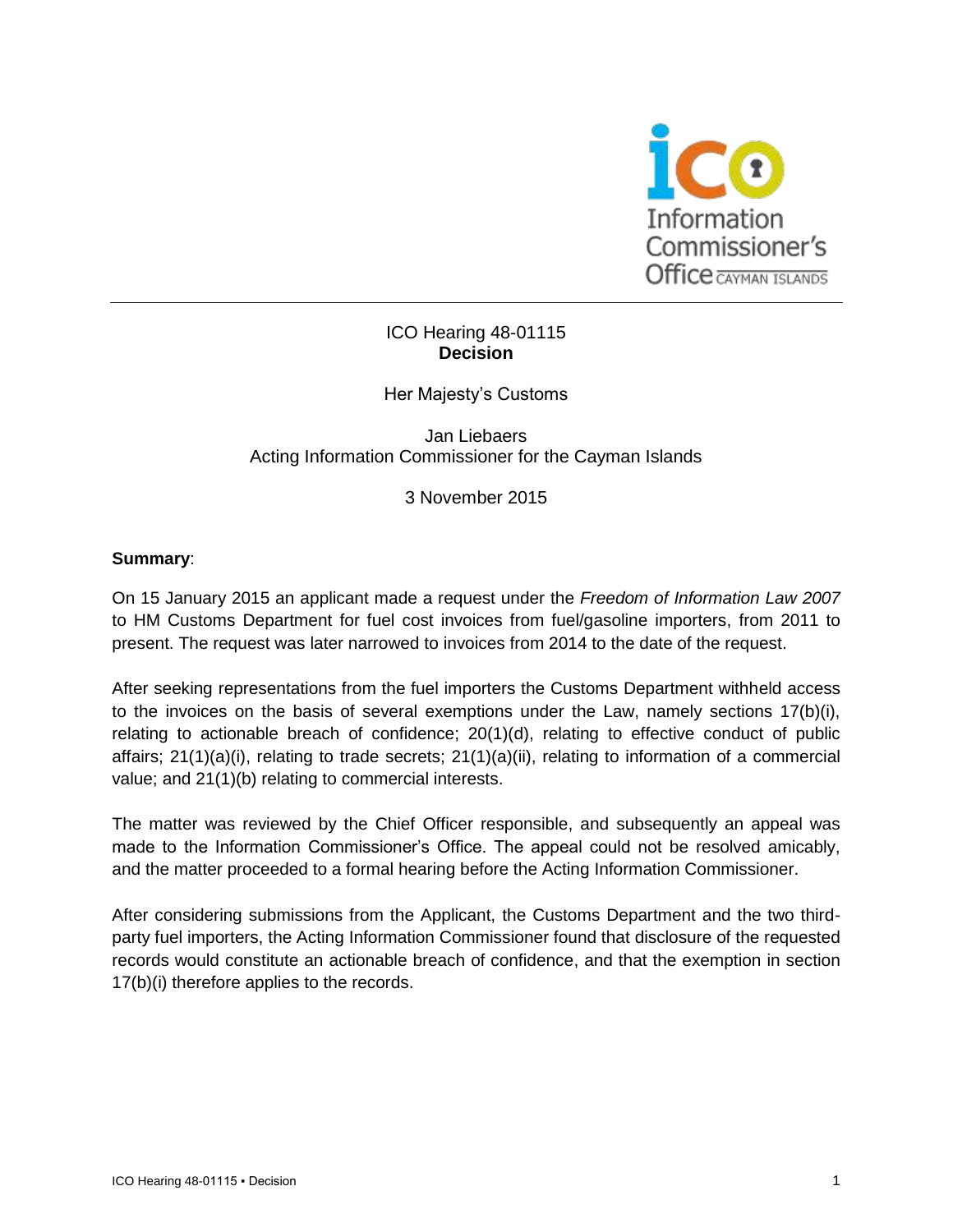## **Statutes<sup>1</sup> Considered:**

*Customs Law (2012 Revision) Customs Tariff Law (2015 Revision) Freedom of Information Law 2007 Freedom of Information (General) Regulations 2008*

## **Contents:**

# **A. INTRODUCTION**

[1] On 15 January 2015 the Applicant made a request under the Freedom of Information Law 2007 (the "FOI Law"), to H.M. Customs Department (the "Department") for:

> *… Fuel Cost Invoices from our fuel/gasoline importers – Esso – Sol and Rubis (and any former companies) for the years 2011 to present*

- [2] The Department extended the response period by 30 calendar days on 12 February 2015, under section 7(4), because it needed additional time to seek legal advice and consult with the third party oil importing companies.
- [3] On 16 March 2015 the Department informed the Applicant of its decision to withhold the requested records under the exemptions in sections  $17(b)(i)$  – actionable breach of confidence;  $20(1)(d)$  – effective conduct of public affairs;  $21(1)(a)(i)$  – trade secrets;  $21(1)(a)(ii)$  – information of a commercial value; and 21(1)(b) – commercial interests.

<sup>1</sup> In this decision all references to sections are to sections under *the Freedom of Information Law, 2007*, and all references to regulations are to the *Freedom of Information (General) Regulations 2008*, unless otherwise specified. At the time the request in this case was made the 2015 revision of the FOI Law had not yet been gazetted, and therefore this Decision is made under the 2007 version of the FOI Law.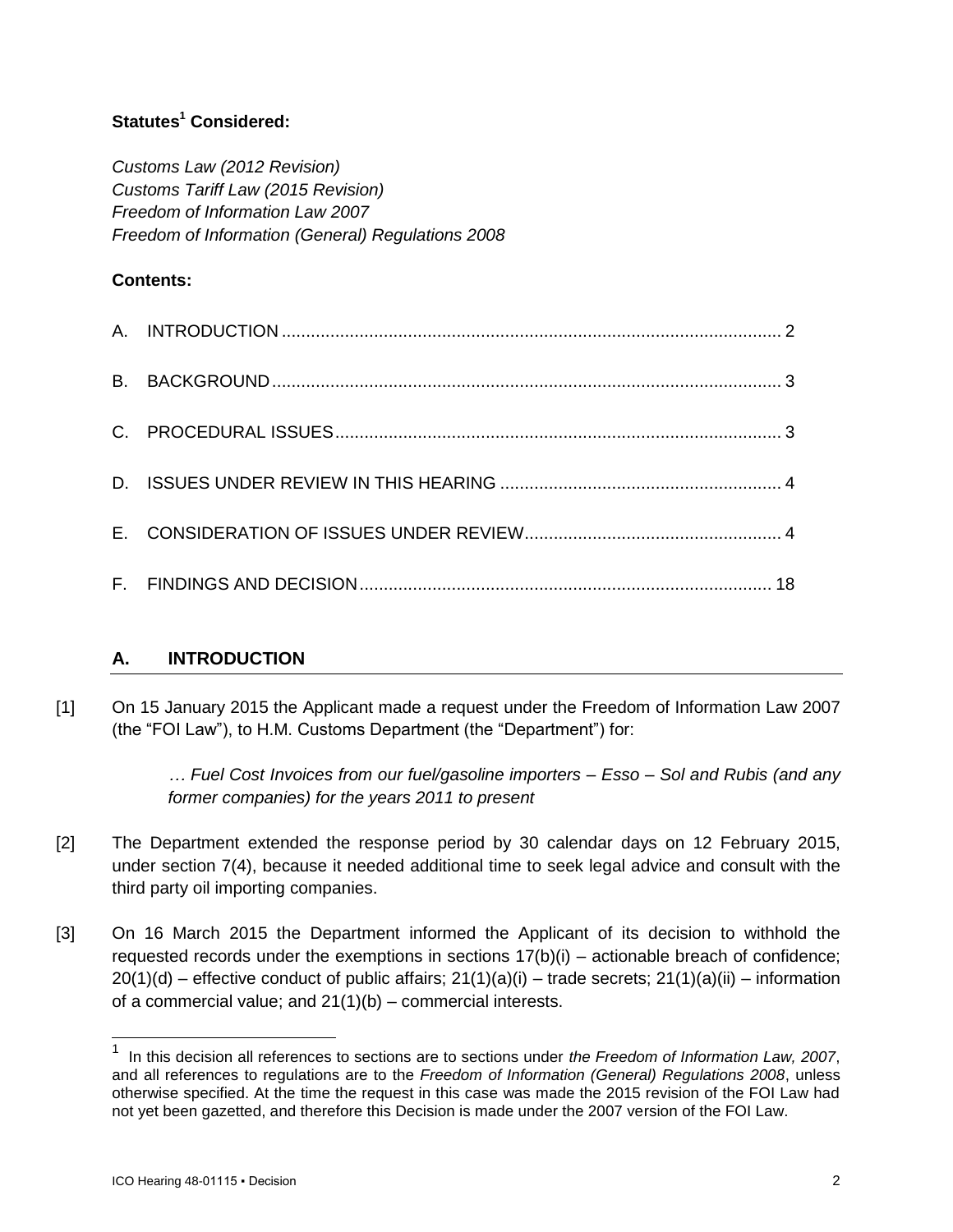- [4] On 17 March 2015 the Applicant agreed to narrow the request to invoices from 2014 onwards.
- [5] Subsequently, the Applicant requested an internal review, which the Chief Officer completed on 11 May 2015, confirming the initial decision of the Department to withhold the records.
- [6] The matter was appealed to the Information Commissioner's Office (ICO). All of the ICO's attempts at resolving the dispute amicably failed, and the case was referred to the formal hearing process before me at the end of July 2015.

## **B. BACKGROUND**

- [7] The Department is headed by the Collector of Customs and is responsible for the collection of import duties, package tax and warehouse fees under the Customs Law (2012 Revision) and various Customs Regulations.
- [8] The tariff headings under which duty is charged on importation of goods, and the rates of duty applied are governed by the First Schedule of the Customs Tariff Law (2015 Revision). The rates applicable to fuels can be found on page 57 of that Law.
- [9] There are currently two fuel importers in the Cayman Islands, Rubis and Sol.

# **C. PROCEDURAL AND OTHER ISSUES**

## Public statements about fuel prices:

- [10] Several well-publicized statements were recently made by Government which asserted that the wholesale cost of imported fuel was "inaccessible" to Government.<sup>2</sup> As reported in the Press, these statements also called for greater transparency and better oversight in relation to fuel cost. New regulatory legislation has subsequently been passed.
- [11] These statements are somewhat puzzling, as the two fuel importers have, since 2014, routinely provided fuel invoices that show the cost of imported fuel (and which are the subject of this Hearing) to the Department.

## Third party representations and provision of reasons:

[12] Although the FOI Law does not make explicit provision for consultation with third party commercial businesses, the Department consulted with the two fuel companies, as it was

l 2 See, for instance: Rory J. McDonough "Pressure mounts on fuel distributors" in: *The Cayman Reporter* 14 August 2015, available on: [http://www.caymanreporter.com/2015/08/14/pressure-mounts-fuel](http://www.caymanreporter.com/2015/08/14/pressure-mounts-fuel-distributors/)[distributors/;](http://www.caymanreporter.com/2015/08/14/pressure-mounts-fuel-distributors/) "GIG one step away from fuel prize regulation" Cayman News Service 14 August 2015, available on:<https://caymannewsservice.com/2015/08/cig-one-step-away-from-fuel-price-regulation/>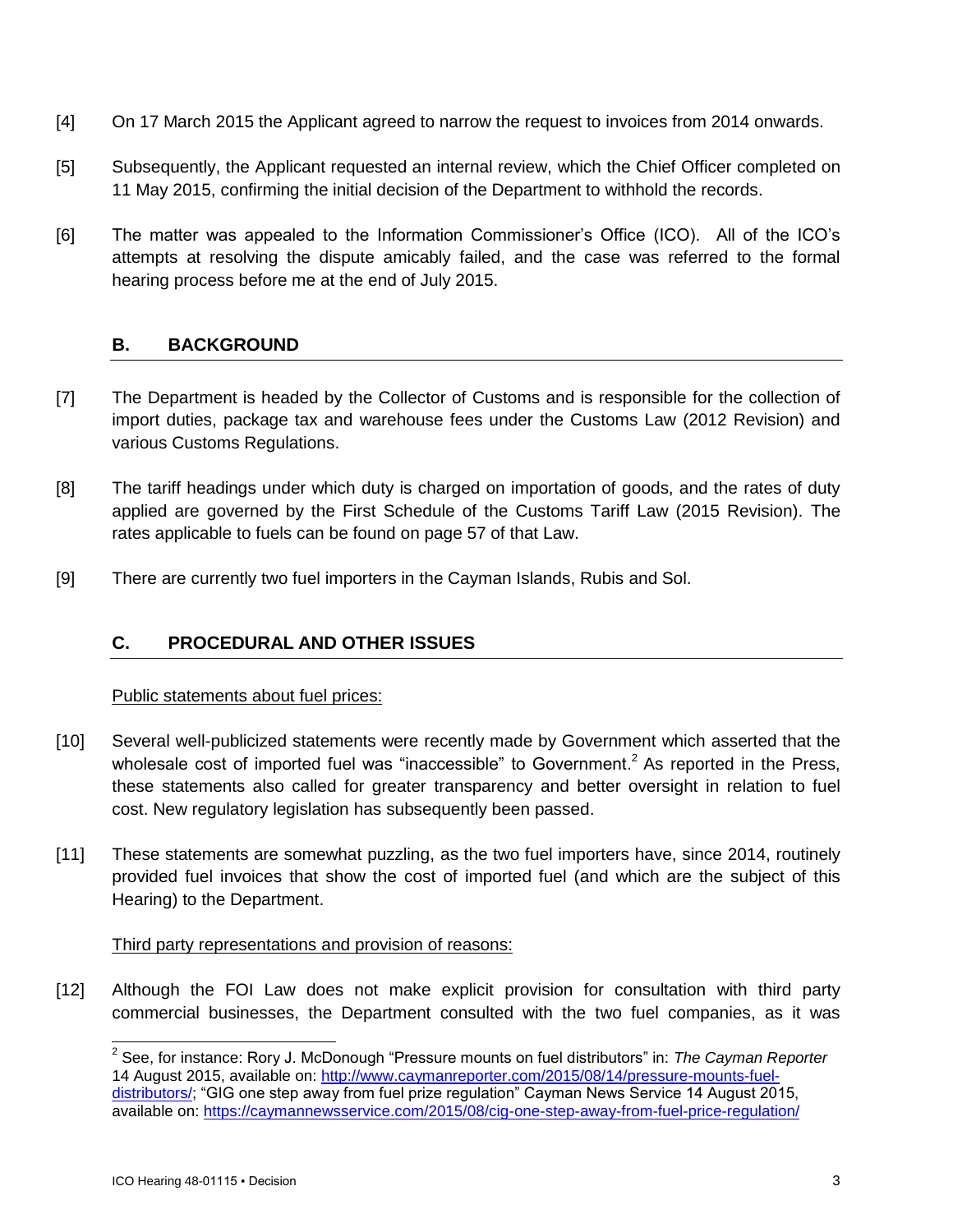entitled to do. For the sake of fairness and to give all interested parties in the present Hearing a chance to express their views, I decided to invite the two fuel companies to make representations as well.

- [13] Notwithstanding that the information in question originated with two private sector companies, and that each company was given a chance to provide its views, the fuel invoices are undoubtedly held by the Department, and are unequivocally subject to the FOI Law. $3$  Although each company provided a submission, which I further quote from and discuss below, it is only the Department which has a legal obligation to provide reasons under the FOI Law for withholding the records.
- [14] I want to emphasize that the two private companies themselves are not subject to the FOI Law. The Law applies to public authorities only, and has as of yet not been extended to any other bodies or organizations "which provide services of a public nature which are essential to the welfare of the Caymanian society…", as the Cabinet would be entitled to do by order, pursuant to section 3(2)(b).

## **D. ISSUES UNDER REVIEW IN THIS HEARING**

- [15] The issues under review in this Hearing are:
	- **1. Whether the responsive records are exempt from disclosure under section 17(b)(i) of the FOI Law; and,**
	- **2. Whether the responsive records are exempt from disclosure under sections 20(1)(d), 21(1)(a)(i), 21(1)(a)(ii) and 21(1)(b) of the FOI Law, and, if so, whether access shall nonetheless be granted in the public interest pursuant to section 26 of the FOI Law.**

# **E. CONSIDERATION OF ISSUES UNDER REVIEW**

- 1. **Whether the responsive records are exempt from disclosure under section 17(b)(i) of the FOI Law; and,**
- [16] Section 6(1) provides:

*6. (1) Subject to the provisions of this Law, every person shall have a right to obtain access to a record other than an exempt record.*

 $\overline{\phantom{a}}$ 3 For a discussion of the meaning of "holding" a record, see: Information Commissioner's Office *Decision Hearing 22-00712 Cabinet Office* 4 August 2012 paras 21-49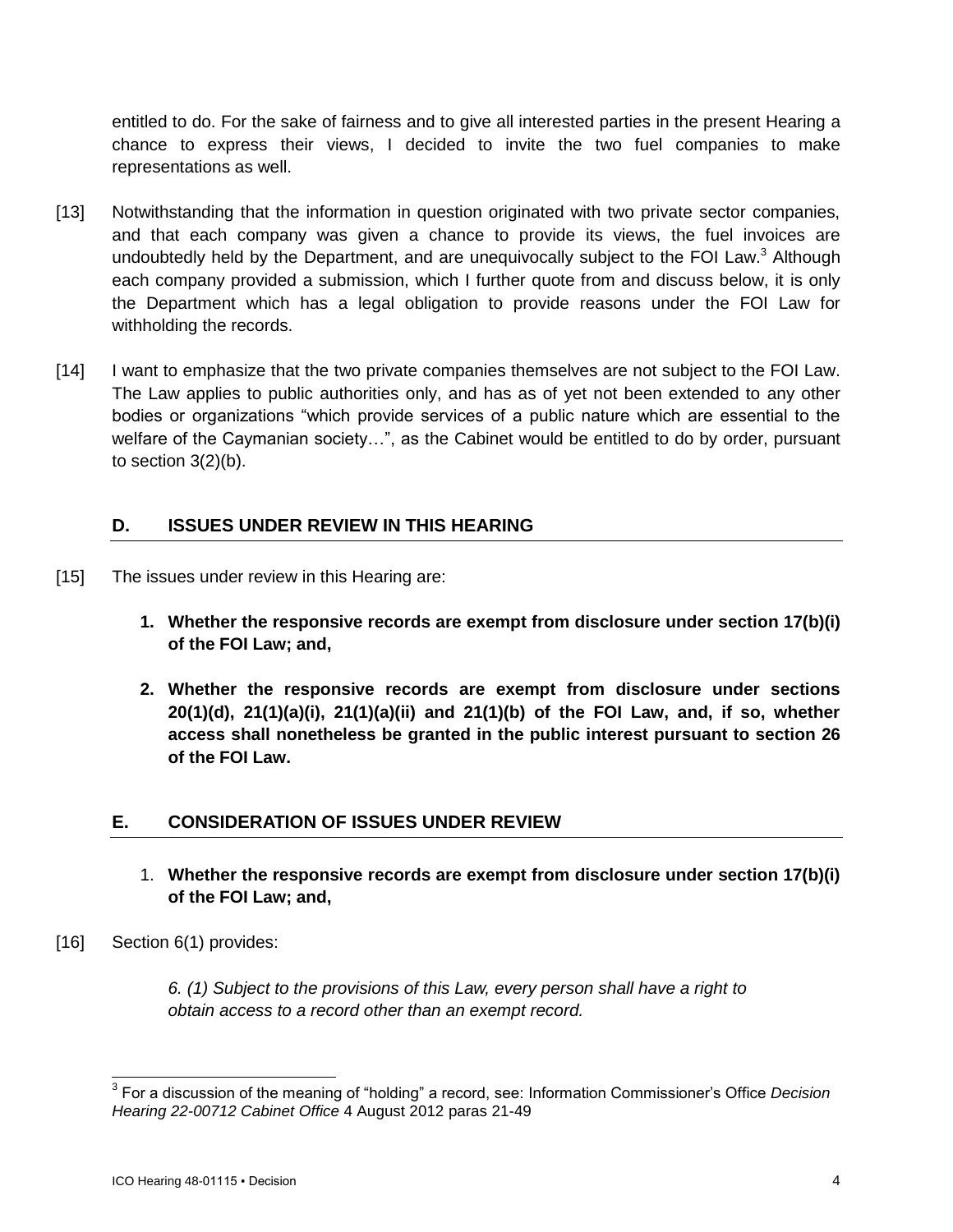- [17] Section 17(b)(i) provides:
	- *17. An official record is exempt from disclosure if-*
		- *… (a) the disclosure thereof would-*
			- *(i) constitute an actionable breach of confidence;*

## The position of the Department:

[18] The Department refers in general to the Judgment of the House of Lords in *Attorney General v*  Guardian Newspapers Ltd.<sup>4</sup>, stating,

> *a duty of confidence could arise in contract or in equity and a confidant who acquired information in circumstances importing such a duty should be precluded from disclosing it to others…".*

[19] The Department also quotes the three-part test in *Coco v A.N. Clark<sup>5</sup>, in which Megarry J found that,*

> *…three elements are normally required if, apart from contract, a case of breach of confidence is to succeed. First, the information itself … must "have the necessary quality of confidence about it". Secondly, that information must have been imparted in circumstances importing an obligation of confidence. Thirdly, there must be an unauthorised use of that information to the detriment of the party communicating it.*

- [20] In support of the first element of the *Coco* test, the Department points to the nature of the requested records, which are invoices which "contain commercially sensitive information", whose disclosure "could result in substantial financial loss for the parties concerned." The Department does not explain the likelihood of, or reasoning behind this conclusion.
- [21] The Department offers no argumentation or evidence in regard to the second element of the *Coco* test, apart from the general quote from *Attorney General v Guardian*, above.
- [22] In support of the third element of the *Coco* test, the Department points to what it considers "the strong element of commercial interest and commercial value and the detrimental effect of such release", without, however, explaining the reasons for concluding that disclosure would have a detrimental effect.
- [23] The Department correctly expounds the difference between the common law public interest test, which is applicable to breach of confidence, and the general public interest test in section 26(1), which is not applicable.

 4 *Attorney General v Guardian Newspapers* [1990] 1 AC 109

<sup>5</sup> *Coco v A.N. Clark (Engineers) Limited* [1968] F.S.R. 415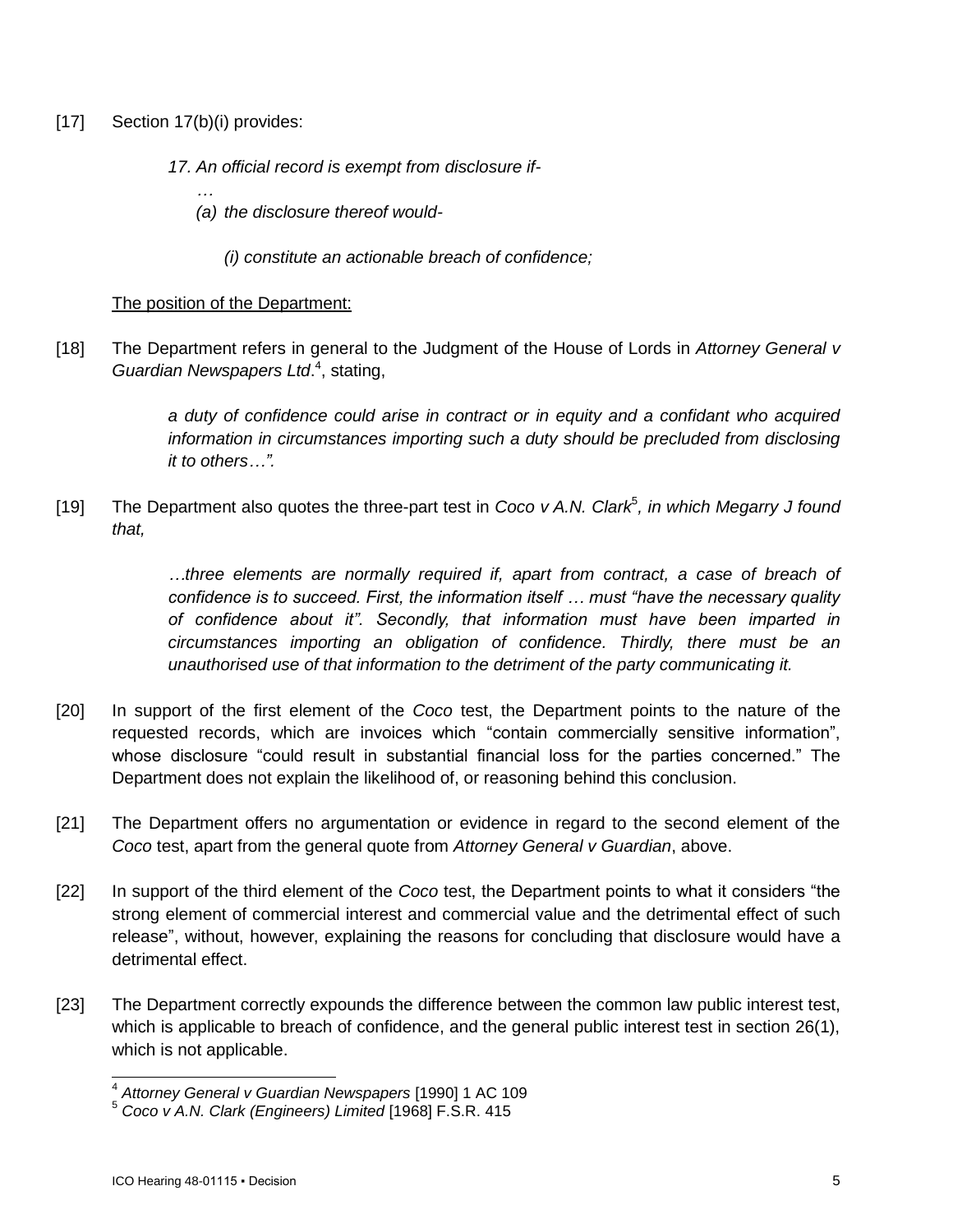- [24] In regard to the public interest, the Department concludes that "the factors in favour of maintaining the exemption are not outweighed by the public interest factors for disclosure". However, the Department does not reveal any of the factors it has considered on either side of the argument, but only says that its conclusion is "based on the arguments made [in their submission]".
- [25] The Department also points out that,

*…the records in question do not touch or concern the issue of government transparency, accountability or any decision made by government and thus this goes beyond the spirit and intent of the FOI Law.*

[26] The same argument is further developed in the Department's reply submission:

*The argument that there is a public interest in releasing the requested information on the grounds of transparency and accountability has limited weight given the fact that the applicant is seeking to go behind the intent of the FOI law by obtaining information through the public authority, which relates to private companies.* 

- [27] The Department adds a further clarification regarding the public interest, reminding me that, while there is undoubtedly a great deal of interest on the part of the public in fuel prices (as demonstrated by the petition signed by several thousand individuals), this does not in itself automatically mean that the disclosure would be in the public interest.
- [28] Finally, the Department clarifies that,

*…when carrying out the public interest test the public authority should consider the circumstances at the date of the request or the date the request is actually dealt with and not whether the information may be released to the public in the future.*

#### The position of third party fuel importer Rubis:

[29] Fuel importer Rubis agrees with the Department's reliance on the exemption in section 17(b)(i), asserting that,

> *…the disclosure of the official records would constitute an actionable breach of confidence in relation to [Rubis] being placed in breach of its supply contracts and also in relation to its own customers. There is a real and significant risk of Rubis being sued*  for breach of confidence because its contracts specifically prohibit the release of *confidential information*.

[30] Rubis has not provided me with evidence of the explicit contractual obligation of confidence it relies on, e.g. a copy of a contract with an international supplier and/or local retailer that contains a confidentiality clause.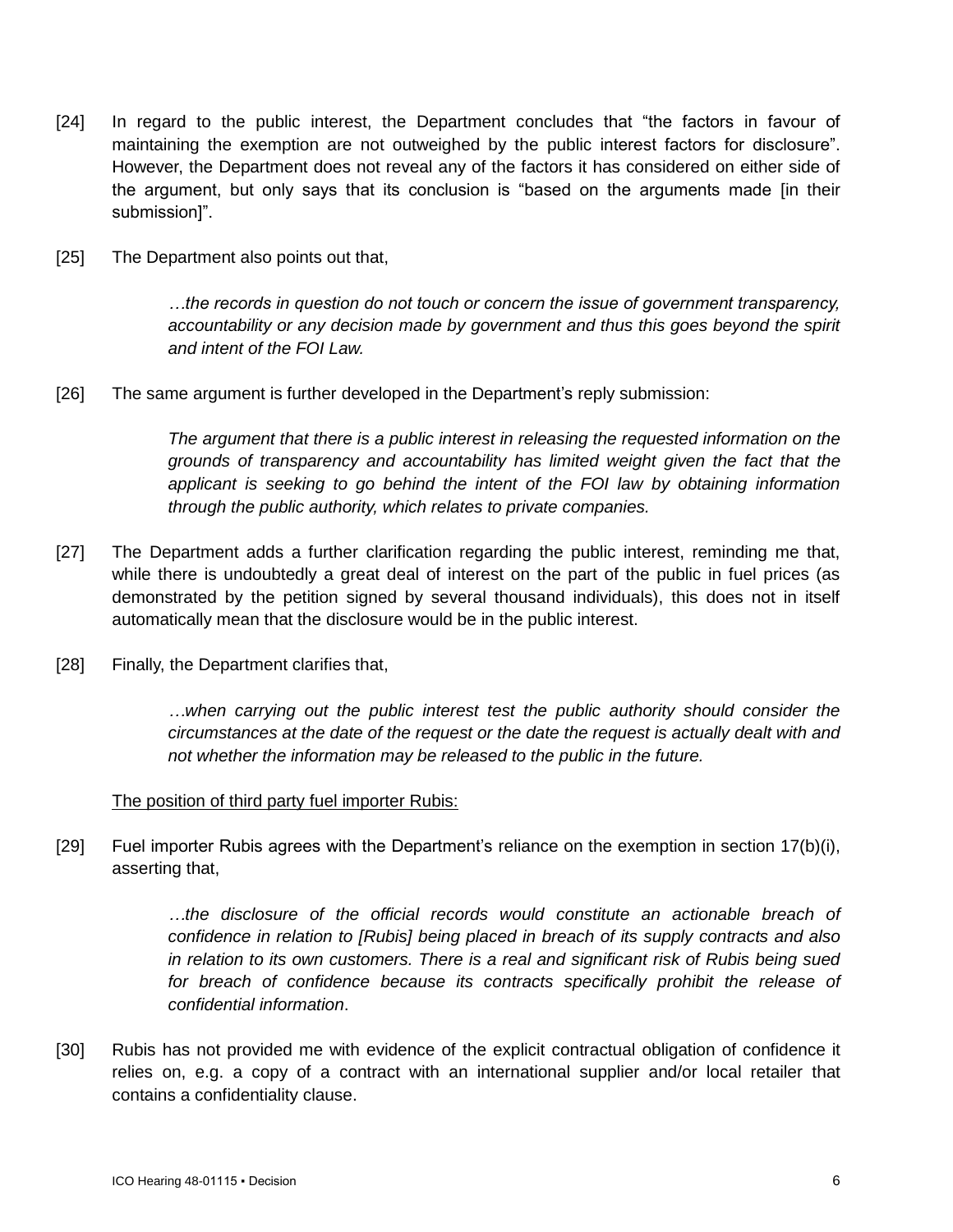- [31] Rubis points to the UK Information Tribunal's decision in *John Connor v Information Commissioner,* <sup>6</sup> without indicating how or why this case is relevant to the present case.
- [32] Rubis claims that the disclosure of the invoices "would constitute or lead to an actionable breach", and points to the confidential relationship it has with its retail customers:

*Apart from its supply contracts Rubis also has contracts with its retail customers … The*  sensitive nature of the pricing arrangements will impact directly on the operation of *Rubis' customers*, *as well as on Rubis' own business. Divulging such commercially sensitive information would put Rubis in breach of confidence with its customers and damage its relationship with them.*

[33] Finally, Rubis claims that harm would be caused by disclosure, as follows:

*If the records in dispute are disclosed it would enable persons, for example competitors of Rubis, to calculate the financial operations of Rubis and also of its customers*. *It is submitted that this would constitute an impermissible breach of confidence which could*  lead to law suits for breach of confidence. The information impacts on commercial *activity in a competitive environment as a result of which harm would inevitably be caused not only to Rubis but also [to] its customers and possibly to its Suppliers.*

The position of third party fuel importer Sol:

[34] Fuel importer Sol provides the following useful background information on the importation process:

> *The Supplies are subject to import duty based on the volume and type of fuel being imported. Although Sol is required under the Customs Law (2012 Revision) ("Customs Law") to provide Customs with proof of the amount paid for the Supplies, the invoice cost is not used by Customs to calculate the amount of duty owed. Sol prepays duty to Customs on a weekly basis at a fixed rate; Customs then reconcile each imported cargo to determine if any further duty payment is required based on the cargo quantity imported.*

[35] Sol adds that it discloses the invoices to the Department,

*…only to comply with the Customs Law and the requirement of all importers of any goods to furnish proof of the acquisition costs.*

 6 Information Tribunal *John Connor Press Associates v The Information Commissioner* 25 January 2006 EA/2005/0005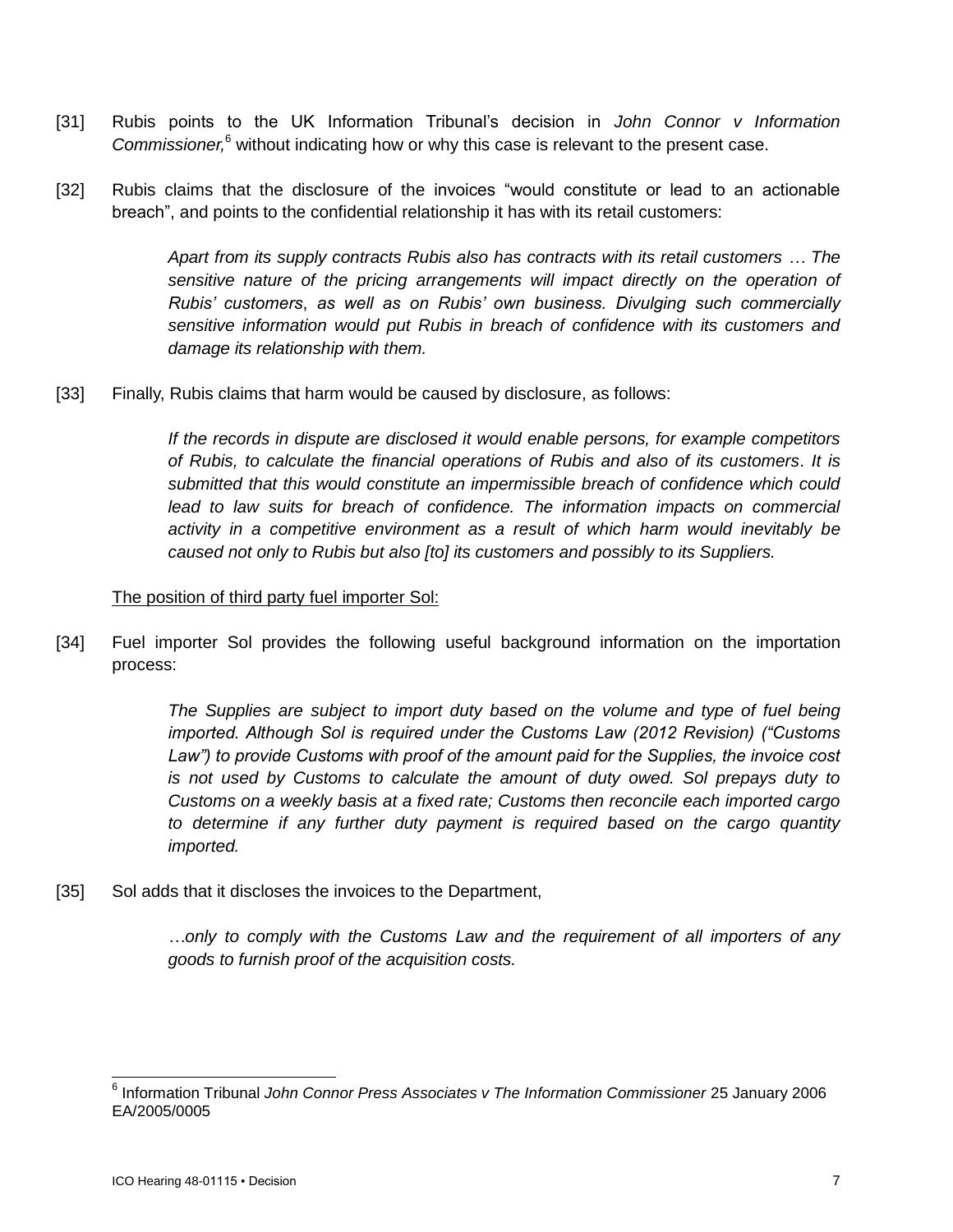[36] It explains that the invoices contain:

*…the total amount charged to Sol for the Supplies, along with the per-unit cost. Therefore, anyone with access to the invoices can calculate the wholesale price Sol pays for the Supplies. Although there are further intermediary costs, a comparison between the wholesale price and advertised pump-price or the price CUC publish in their fuel factor statements will yield a close approximation of Sol's 'mark-up' on the Supplies. The confidentiality of this information is of critical importance to Sol's ability to effectively compete and operate its business in Cayman.*

[37] Addressing the three elements of the *Coco* test, Sol asserts that the invoices have a "clear and necessary confidence about them", and that they have been provided to Customs in a manner "imparting an obligation of confidence". As far as the third leg of the test is concerned, Sol argues that,

> *As to detriment, Sol has contractual arrangements with its suppliers from whom it purchases fuel at cost. Part of the contractual arrangement is confidentiality of price. International fuel pricing is based on a subscription service which cannot be copied or transmitted to third parties without the subscription service's approval. The refinery suppliers' mark-up or premium is negotiated with each individual customer and is confidential. For the same reasons Sol seek to have confidentiality from competitors, so do Sol's suppliers. Unrestricted exposure of the price Sol pays has the obvious effect of disclosing the price at which Sol's suppliers sell, and in turn puts them at risk in the market.*

*The consequences to Sol's business are likely to be twofold:*

- *a. Suppliers may simply refuse to supply Sol, on the basis that trade with Sol is no longer confidential as to price; and/or*
- *b. Sol may be sued for breach of confidentiality pursuant to clauses contained within Sol's supplier contracts.*
- [38] Sol also asserts that "the same confidentiality issues arise with Sol's retail customers, and could also put Sol at risk of legal action in relation to those agreements." However, it has not provided evidence of the actual contractual confidentiality agreements which it claims are in force.
- [39] As far as the public interest test is concerned, Sol states that none of the public interest factors defined in the Regulations directly apply in this case, since they, as well as the FOI Law itself, focuses on "the conduct and transparency of government". The Company asserts that in the present case, in contrast with the stated objects of the FOI Law in section 4,

*…the Law is being used as a tool to seek confidential information, through a public authority, that pertains directly to a private company. It is therefore submitted that any public interest in disclosing the invoices for the purposes of the Law must be limited.*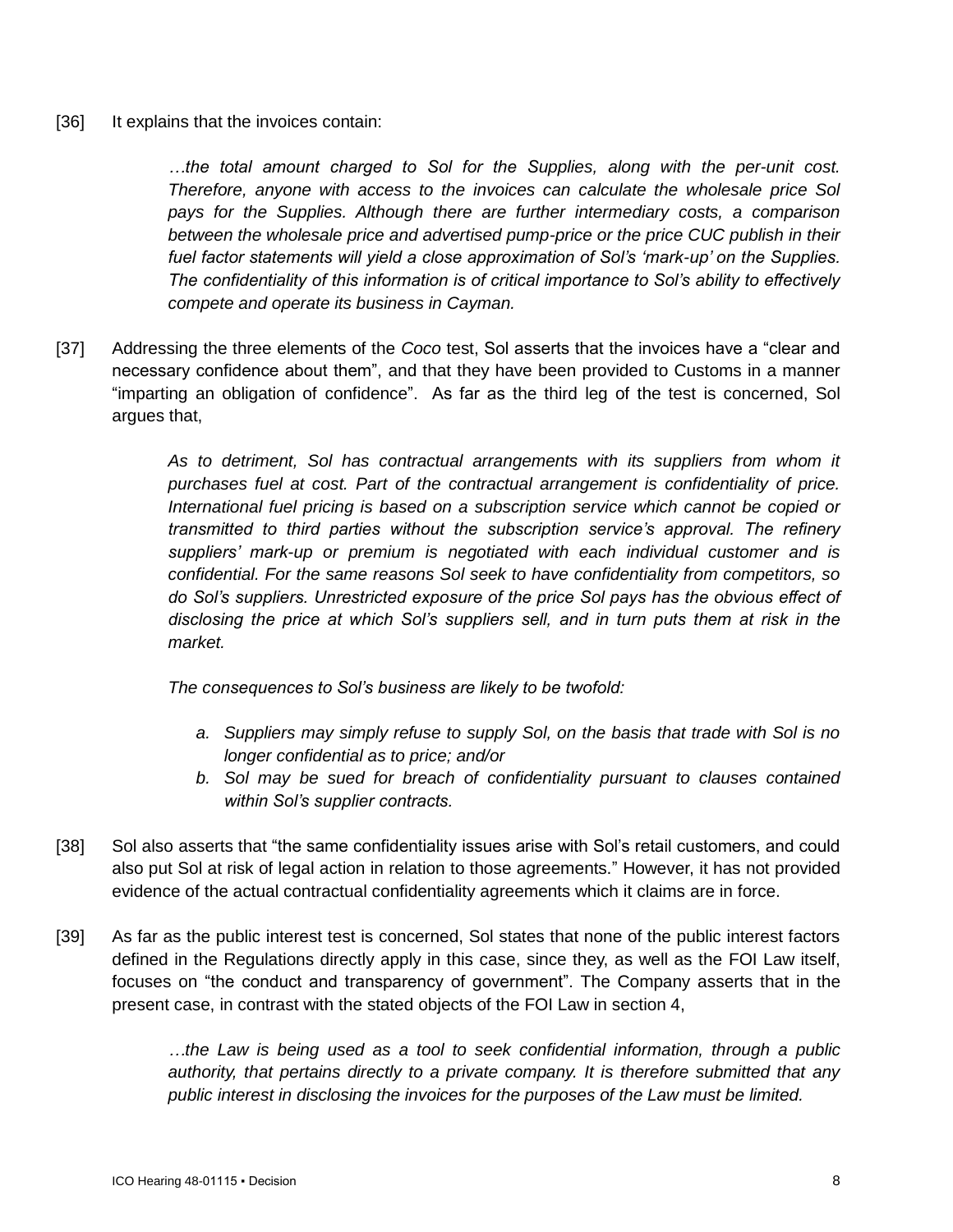- [40] For the reasons above, Sol does not believe that the public interest in disclosure overrides the public interest in maintaining the exemption.
- [41] Finally, Sol clarifies that in its opinion,

*… the notion transparency will necessarily lead to a decrease in prices (which is thereby in the public interest) is flawed. For the reasons* [indicated above] *disclosure would likely have the opposite effect by harming the competitive nature of the market for petroleum in the Cayman Islands and thereby leading to higher retail pricing, and possibly higher*  fuel costs and electricity costs in power generation. That is the experience of Sol in *comparing the (higher) prices from similarly sized but more regulated (and therefore transparent) markets.*

## The position of the Applicant:

- [42] Without further explanation on this point, the Applicant states that "[t]he records being requested are already in the public domain as they are already being held by a public body/ department."
- [43] He refers to the community group "Cayman Is Fed Up With High Gas Prices" which he represents, and which at the time of the submission had already garnered over 5,000 signatories and another 450 online signatures for the purpose of "seeking such information... cognizant that this singular commodity plays a vital and integral role in their daily lives".<sup>7</sup>
- [44] The Applicant calls fuel the "single vital commodity" which "plays a major role in [the] collective cost of living expenses" in the Cayman Islands. He claims that most people in the Cayman Islands believe that fuel is "vastly over-priced when compared to world commodity market prices" at, what he says, "327% above…publicly accessible market prices", quoting as his source the Mercantile Exchange Commodity Market/Futures Commodity prices.
- [45] In addressing the public interest test, the Applicant does not add any further arguments, except to underline again that the requested information is "vital information of a commodity that no one can do without."
- [46] Finally, the Applicant clarifies that, if the information were disclosed, he and the group he represents would vouch not to use the information "for any malicious purposes".

 $<sup>7</sup>$  I note that the number of signatories rose to above 14,000 within the next days, see: Cayman News</sup> Service "Rain dampens demo but petition exceeds 14,000" 14 October 2015 <https://caymannewsservice.com/2015/10/rain-dampens-demo-but-petition-exceeds-14000>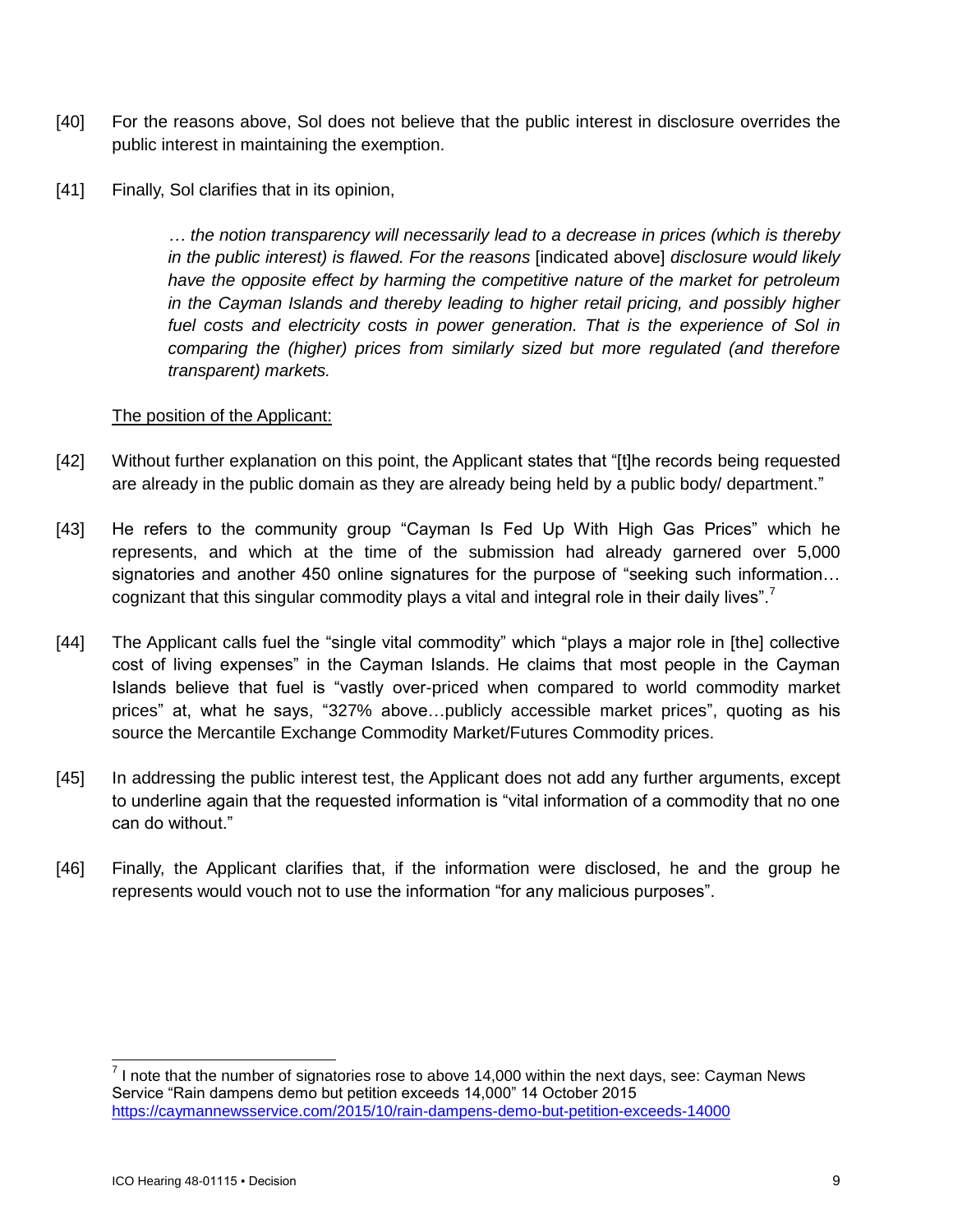## Discussion:

The meaning of the exemption in section 17(b)(i) has been considered in a number of previous Hearings by the former Information Commissioner and I, most recently in Decision 43-00814. The following general interpretation of the wording of the exemption is based on that Decision.<sup>8</sup>

- The meaning of "would":
- [47] In the *McIntyre* case the UK Information Tribunal clarified, in relation to similar wording used in the UK FOI Act, that "would" is to be interpreted as *"more probable than not".<sup>9</sup>*
	- The meaning of "breach of confidence"
- [48] In *Coco v. A. N. Clark*, Megarry J held that in order for a case of breach of confidence to succeed, three elements are required:
	- (i) the document must have the necessary quality of confidence about it;
	- (ii) the information must have been imparted in circumstances importing an obligation of confidence; and,
	- (iii) there must be an unauthorized use of that information to the detriment of the party communicating it .<sup>10</sup>
	- The meaning of "actionable"
- [49] As the UK Information Tribunal found in *Higher Education Funding Council for England v ICO*  and Guardian News and Media Ltd. <sup>11</sup> the meaning of "actionable" in the parallel exemption in the UK FOI Act is not unambiguous. In the parliamentary discussions relating to the UK FOI Bill, Lord Falconer, the sponsor of the UK Act, clarified that "*the word 'actionable' does not mean arguable…",* but that "[it] *means that one can take action and win*."<sup>12</sup>

l 8 Information Commissioner's Office *Decision Hearing 43-00814 Portfolio of Legal Affairs* 10 April 2015 paras 66-80; see also Decision 15-00611, 16-00811 and 24-00612.

<sup>9</sup> *McIntyre v Information Commissioner and the Ministry of Defence* EA/2007/0068 4 February 2008 para 40

<sup>10</sup> *Coco v A.N. Clark (Engineers) Limited* [1968] F.S.R. 415 at 419. I note that Megarry J could *"conceive of cases where a plaintiff might have substantial motives for seeking the aid of equity and yet suffer nothing which could fairly be called detriment to him*" at 420-421.

<sup>&</sup>lt;sup>11</sup> Higher Education Funding Council for England v ICO and Guardian News and Media Ltd. EA/2009/0036 13 January 2010 para 25

<sup>&</sup>lt;sup>12</sup> United Kingdom *Hansard* HL (Series 5) Vol.618, col. 416 and Vol. 619 col 175-6; quoted in HEFCE v ICO op cit ibid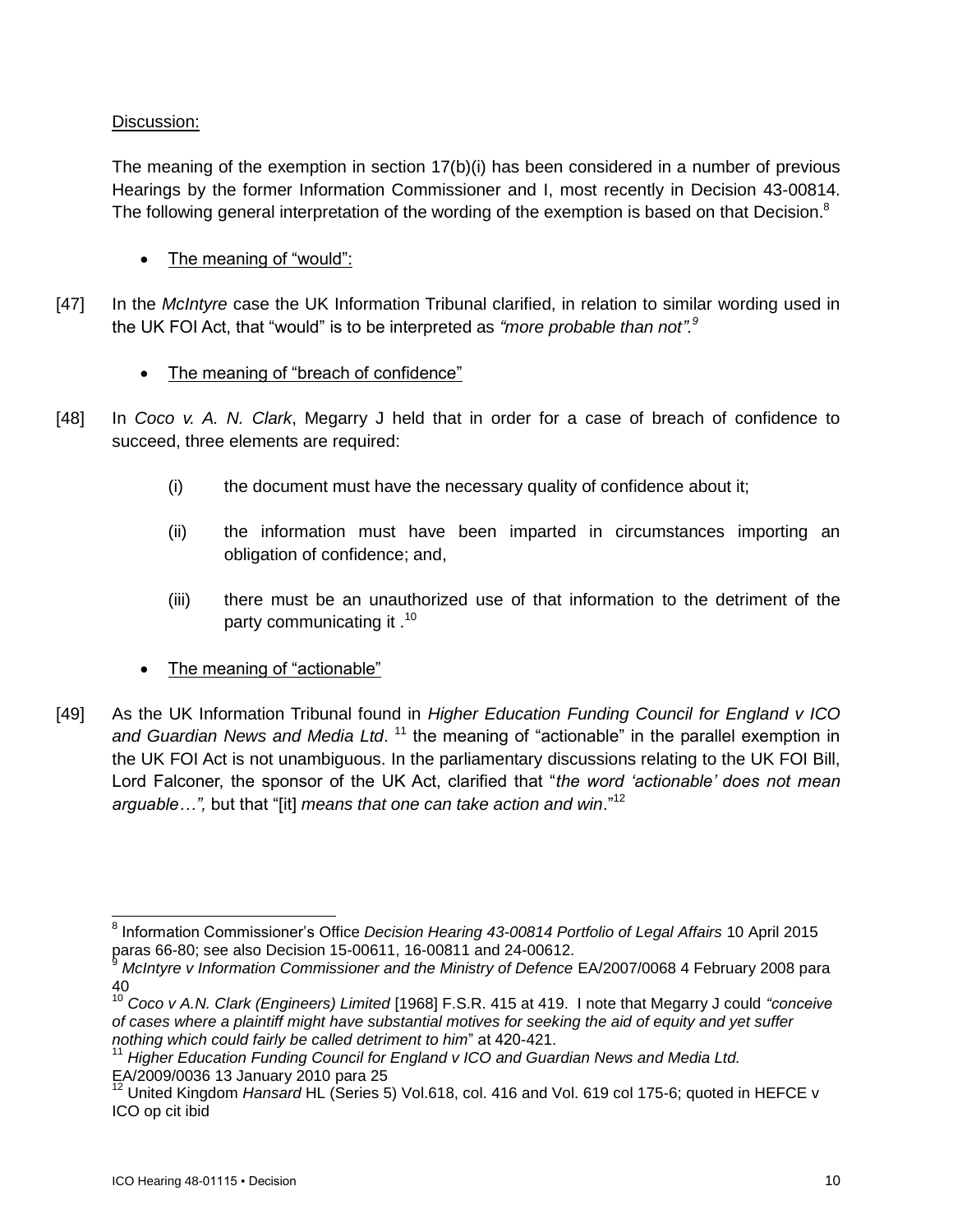- [50] Guidance from the UK Ministry of Justice supports this view, namely that the exemption may apply "if a person could bring a legal action and be successful."<sup>13</sup>
	- The nature of the public interest test in the context of the common law of confidence
- [51] As the Department points out, it is important to note that the public interest test in the context of the common law of confidence is not the same as the statutory public interest test under the FOI Law which does not apply to the exemption in section 17(b)(i).
- [52] The Cayman Islands FOI Law contains an explicit bias towards openness. For instance, section 6(5) provides that,

*Where the factors in favour of disclosure and those favouring non-disclosure are equal, the doubt shall be resolved in favour of disclosure but subject to the public interest test prescribed under section 26.*

- [53] This bias in favour of disclosure in the FOI Law is further enhanced by the construction of regulation 2 which lists a number of general public interest factors that are to be taken into consideration in regard to those exemptions that are subject to section 26(1).
- [54] Contrary to this, the public interest test which forms part of the actionable breach of confidence test under common law and equity – which is applicable here - is neither biased towards disclosure, nor as clearly defined as the public interest in regulation 2. It recognizes, first of all, that there is a strong public interest in maintaining confidences when the duty of confidence arises, since the duty of confidence is not a matter of private but of public interest.<sup>14</sup>
- [55] In *Attorney General v Guardian* Goff LJ identified three limiting principles relating to the duty of confidence, namely: (1) that the duty is only owed as long as the information has not entered the public domain; (2) that it does not apply to useless or trivial information; and, (3) that,

*... although the basis of the law's protection of confidence is that there is a public interest that confidences should be preserved and protected by the law, nevertheless that public interest may be outweighed by some other countervailing public interest which favours disclosure.<sup>15</sup>*

<sup>13</sup> Ministry of Justice *Freedom of Information Guidance.Exemptions guidance. Section 41 – Information provided in confidence* 14 May 2008 p. 2

<sup>14</sup> See: *W v Egdell* [1990] 1 All ER 835

<sup>15</sup> *Attorney General* op cit page 282, also quoted in: Information Tribunal *Derry City Council v Information Commissioner* EA/2006/0014 11 December 2006 para 35(a)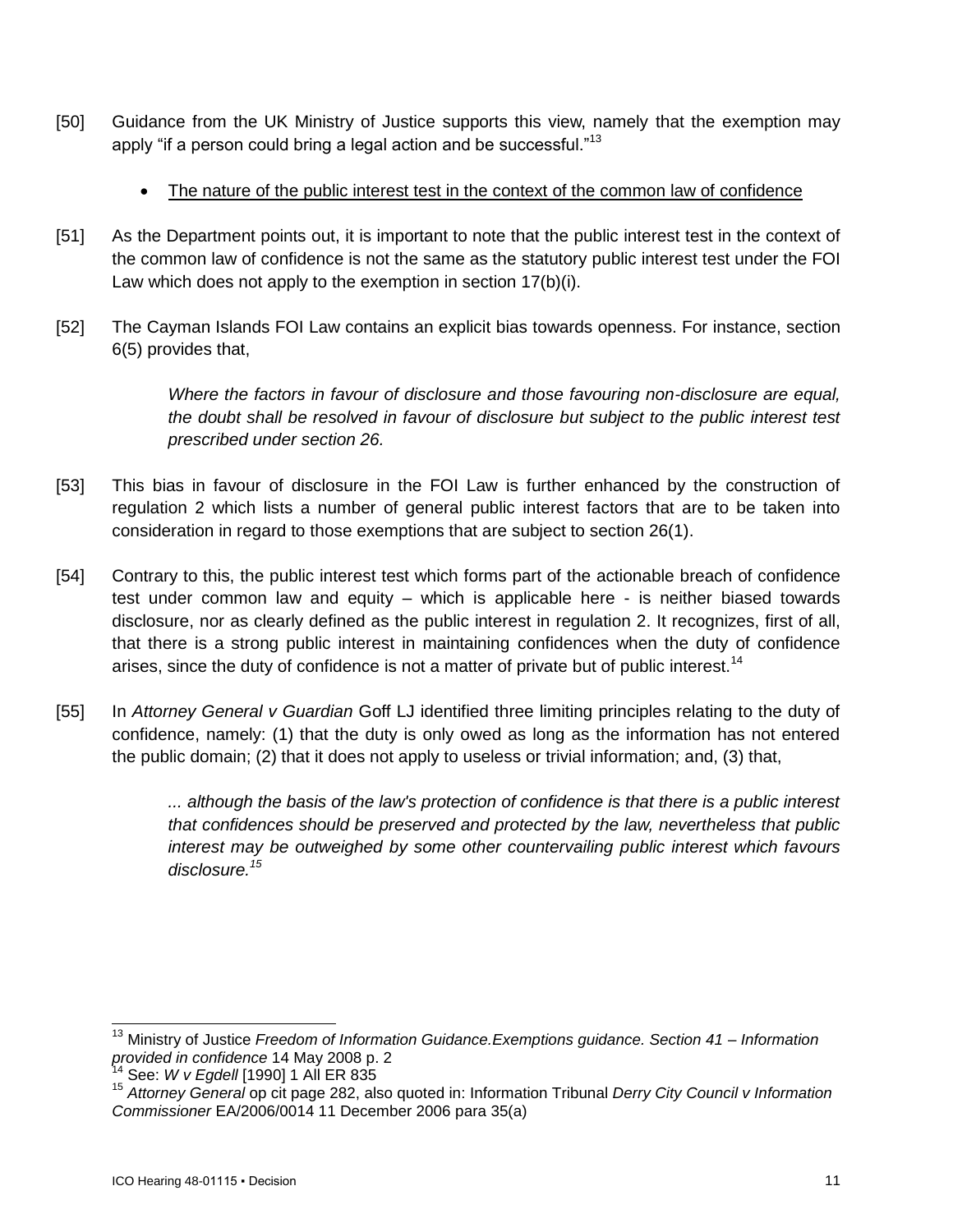[56] Guidance from the UK Information Commissioner clarifies that,

*The duty of confidence is not absolute and the courts have recognised three broad circumstances under which confidential information may be disclosed. These are as follows:*

- *Disclosures with consent…*
- *Disclosures which are required by law…*

*• Disclosures where there is an overriding public interest… Much will depend on the circumstances of each case, but particular weight should be attached to the privacy rights of individuals. The weight of the wider public interest in confidentiality will also depend to some extent on the context. … Examples of cases where the courts have required disclosure in the public interest include those where the information concerns misconduct, illegality or gross immorality.<sup>16</sup>*

[57] Additional guidance from the UK Information Commissioner on the similarly worded exemption in the UK's Freedom of Information Act 2000 (section 41 of that Act) instructs that,

> *The inherent public interest test in the duty of confidence is the reverse of that normally applied under the FOIA. This is because the FOIA public interest test for qualified exemptions assumes that information should be disclosed unless the public interest in maintaining the exemption outweighs the public interest in disclosure.*

> *However, the public interest test within the duty of confidence assumes that information should be withheld unless the public interest in disclosure outweighs the public interest in maintaining the duty of confidence.<sup>17</sup>*

[58] This is also confirmed in advice from the UK Ministry of Justice (Department of Constitutional Affairs) which states that,

> The courts have recognised that a person will not succeed in an action for breach of *confidence if the public interest in disclosure outweighs the public interest in keeping the confidence. So although the* [FOI] *Act requires no explicit public interest test, an assessment of the public interest must be still be made.<sup>18</sup>*

[59] The UK Information Commissioner explains the difference between the two types of public interest test as follows:

<sup>16</sup> Information Commissioner's Office (UK) *Awareness Guidance 2. Information provided in confidence Version 4 12 September 2008* pp.3-4

<sup>&</sup>lt;sup>17</sup> Information Commissioner's Office (UK) The Freedom of Information Act The Duty of confidence and *the public interest* Version 1 17 November 2008 p.2

<sup>18</sup> Ministry of Justice *Section 41* op cit ibid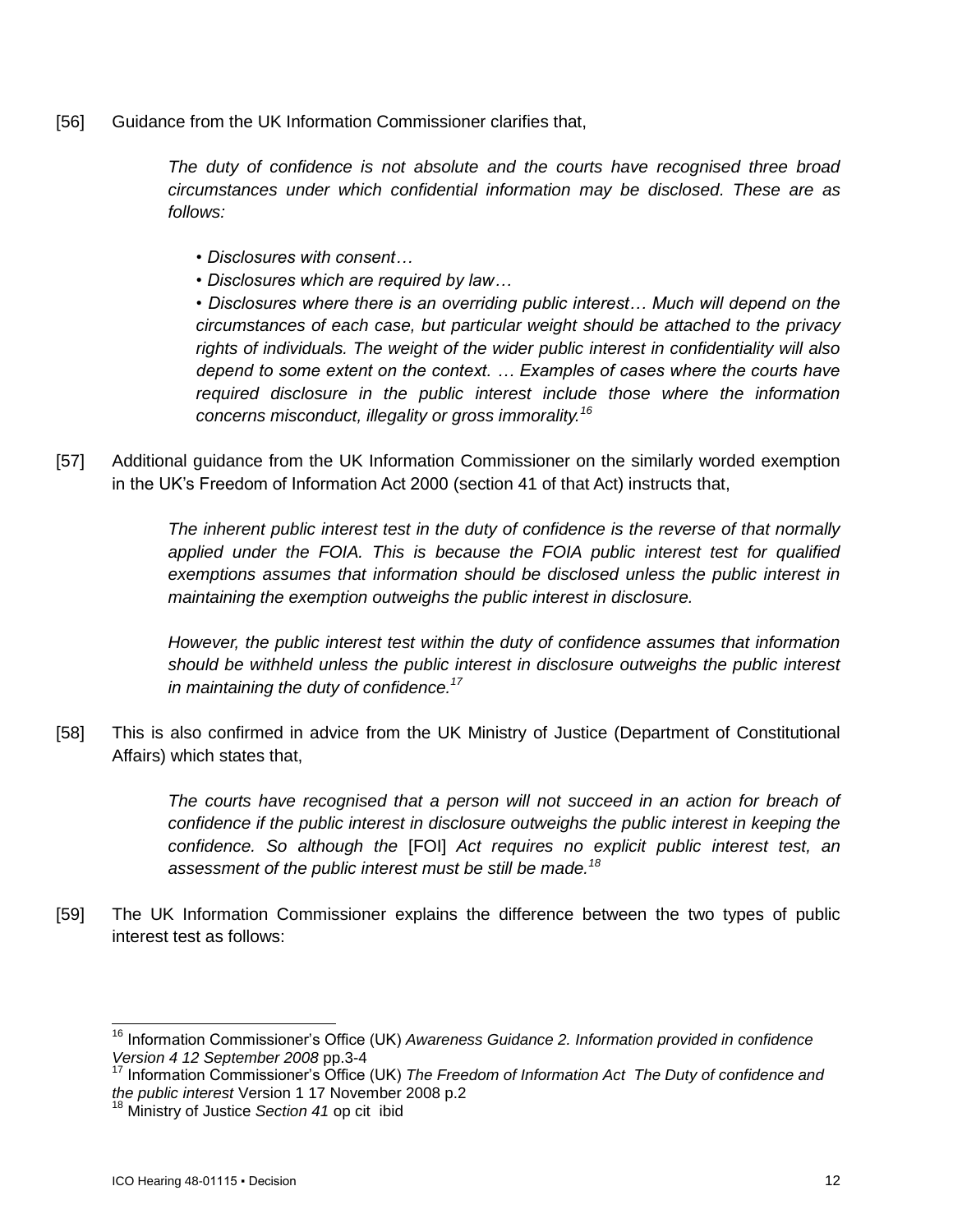*It is important to note that this is not the public interest test required in the qualified exemptions of the FOIA; it is a consideration required by the development of the common law. There are no hard and fast rules, but the important thing to note is that the courts have taken the view that the grounds for breaching confidentiality must be valid and very strong. A duty of confidence should not be overridden lightly*. 19

[60] I will now consider the three-part confidentiality test elucidated in that case, and continue by conducting the appropriate public interest analysis. .

## **Does the information itself have the necessary quality of confidence about it?**

- [61] The term "necessary quality of confidence" means that "it must be information which is worthy of protection – someone must have an interest in the information being kept confidential."<sup>20</sup> The information cannot already be in the public domain or be trivial in nature.<sup>21</sup> The courts will hold that information is subject to a duty of confidence where there is an express agreement to keep it confidential, or where there is an implied duty of confidence.
- [62] The records in dispute are the invoices showing the cost of imported fuel received by the Department from two importers, starting in 2014 to the time the request was made. The fuel importers argue that a duty of confidence is owed not only to them, but also to their local retail partners, as well as to the suppliers with whom they negotiate a price on a confidential basis.
- [63] The two fuel importers refer to the contractual nature of the confidentiality, both with their international suppliers and local retailers. However, neither they, nor the Department have provided me with any evidence in this regard, for instance copies of the relevant contracts. Therefore, I am not prepared to conclude that the records in dispute are subject to an express contractual obligation of confidentiality.
- [64] It is incorrect for the Applicant to say that the records in dispute are "already in the public domain as they are already being held by a public body/ department." Clearly, there is a distinction between information that is being held by Government and information that is publicly available. If the fuel invoices were already publicly accessible, this Hearing would not have taken place.  $22$
- [65] While the responsive records are "held" by a public authority under the Law, they relate to private business matters, and do not, for instance, involve government decisions or expenditure. They are commercial invoices intended to be kept private, and containing pricing information that is not expected to be divulged to the general public.

j

<sup>19</sup> *Awareness Guidance op cit ibid*

<sup>20</sup> Ministry of Justice *Section 41* op cit p. 6

<sup>21</sup> *S v Information Commissioner and the General Registry Office* EA/2006/0030 9 May 2007 paras 37 and 42

 $^{22}$  For a full discussion on the meaning of "public domain in the context of the FOI Law", see: Information Commissioner's Office *Decision Hearing 37-02613 Planning Department* 28 May 2014 paras 161-172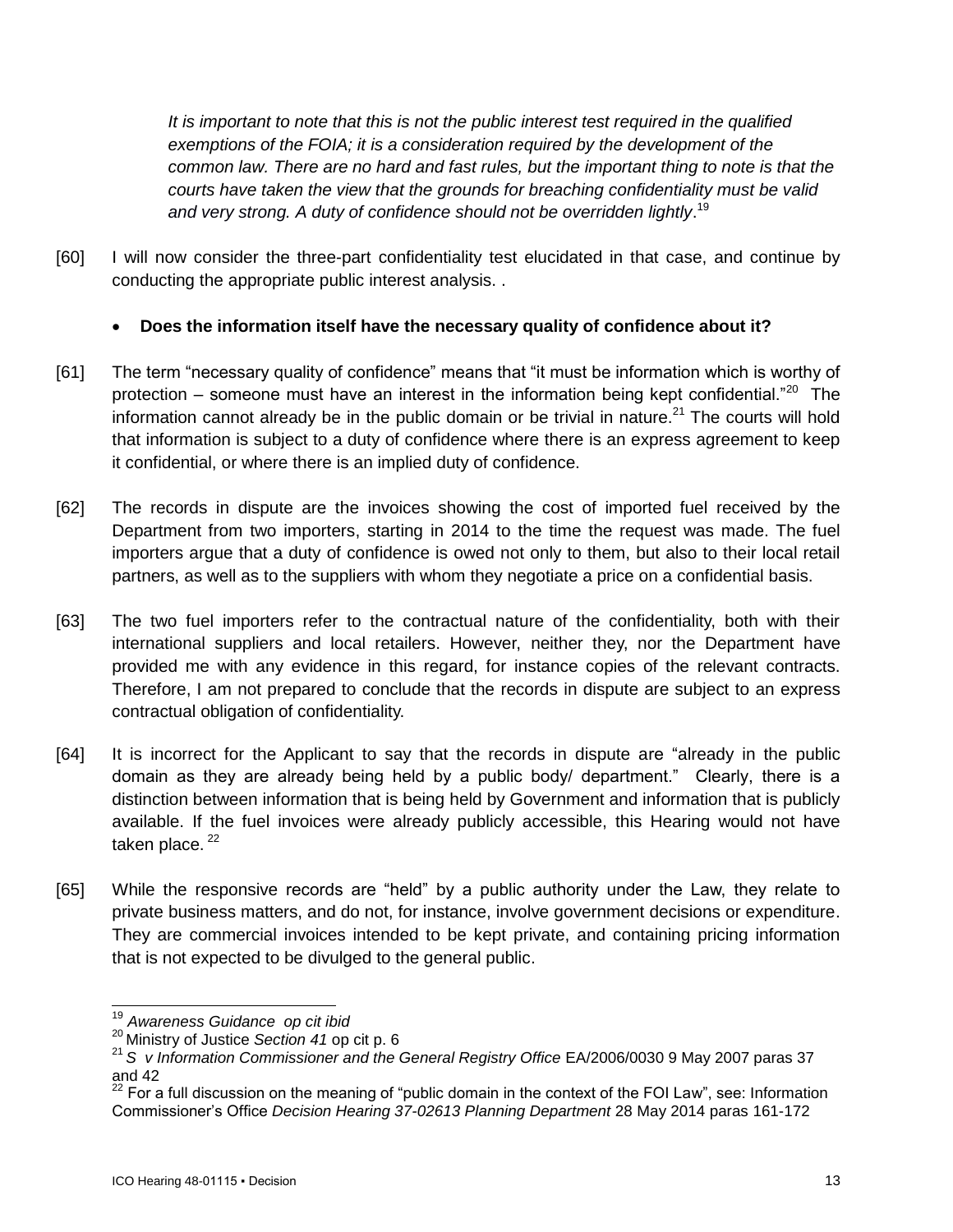## [66] **Consequently, I am satisfied that the records are implicitly confidential in nature.**

## **Was the information imparted in circumstances importing an obligation of confidence?**

- [67] Neither the Department nor the third party fuel importers address this question satisfactorily, although Sol clarifies that the invoices are provided "only to comply with the Customs Law and the requirement of all importers of any goods to furnish proof of the acquisition costs".
- [68] Upon my request for clarification, the Department indicated that the information is collected pursuant to sections 9(a) and 43(1) of the Customs Law (2012 Revision), which respectively deal with powers of Customs officers and the value of imported goods.
- [69] Since the customs duty on fuels is calculated on the basis of volume, not price, I do not understand the relevance of section 43(1), and I consider that it is arguable that the collection of pricing information under the statutory provisions applicable at the time of the request may have been excessive and unnecessary. However, the Department and its officers clearly had the necessary statutory powers to require that an invoice be provided, under section 9(a)(iii) of the Customs Law.
- [70] As already indicated above, no evidence was provided of an express, contractual obligation of confidence attached to the communication of the invoices to the Department.
- [71] I am satisfied that there is an implicit obligation of confidence in the manner in which the Department requires and receives invoices in the course of its official business, and that the manner in which the invoices were communicated should reasonably be considered confidential, since the communications are not open to the general public, and are only provided for statutory reasons.
- [72] This conclusion meets the "reasonable man" test used by Megarry J in the *Coco* case, in which the Judge said:

…if the circumstances are such that any reasonable man standing in the shoes of the recipient of the information would have realised, that upon reasonable grounds the information was being given to him in confidence then this should suffice to impose upon him the equitable obligation of confidence. $23$ 

[76] **I am satisfied that the records were imparted to the Department in a manner importing a duty of confidence.**

 $\overline{a}$ <sup>23</sup> *Coco* op cit 420-421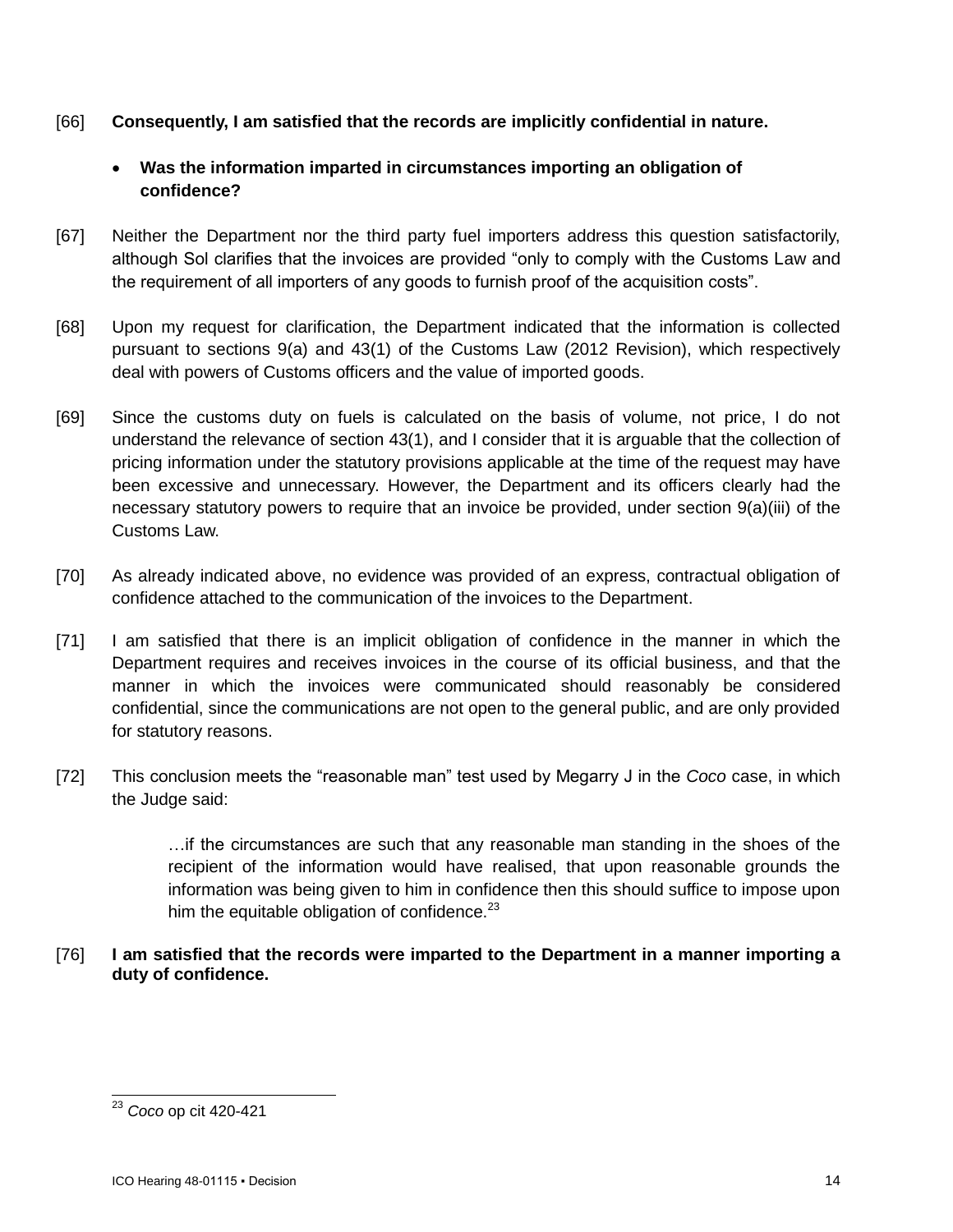### **Would disclosure of the responsive record constitute an unauthorized use?**

- [73] While case law on breach of confidence relating to the privacy of individuals has evolved so that detriment to the person whose information is at stake is no longer required for a potential breach of confidence to occur, detriment must still be demonstrated where the confidences are of a commercial nature, as is the case in this Hearing<sup>24</sup>
- [74] The Department mentions a "strong element of commercial interest and commercial value and the detrimental effect of such release", but it does not explain the reasons for concluding that disclosure would have a detrimental effect.
- [75] Rubis states that disclosure of "the pricing arrangements" (which presumably include the wholesale prices present in the invoices) would impact directly on the operations of its retail customers (i.e. the gas stations), and damage its relationship with them. The company claims that it would be possible to calculate the "financial operations" of Rubis and the retailers it does business with, and that this would inevitably cause harm to both parties, as well as to Rubis' suppliers in this competitive commercial environment.
- [76] Sol also argues that disclosure of the records in dispute would allow anyone, including competitors, to calculate their markup which they consider of critical importance "to effectively compete and operate its business in Cayman". Disclosure would put Sol, as well as its suppliers and retailers "at risk in the market". It might induce suppliers to refuse doing business with Sol, and would expose the company to litigation for breach of confidence.
- [77] As I already indicated, the fuel importers refer to contractual confidentiality agreements, which if broken would expose them to litigation, without providing me with copies of the contracts. On that basis, I cannot conclude that an express duty of confidence exists.
- [78] However, I do accept that in order for fair competition to exist in the marketplace, it is not beneficial to disclose wholesale prices to the world at large. Doing so would in my view undermine the competitive nature of the fuel market in the Cayman Islands, which would be to the detriment of importers, retailers and the general public alike.
- [79] Guidance from the UK Ministry of Justice indicates that,

*Unauthorised disclosure could take place where disclosure runs contrary to the express*  wishes of the person to whom the duty is owed or where a department does not have *the consent of the person concerned.<sup>25</sup>*

 $\overline{a}$ <sup>24</sup> On the first point, see: Information Tribunal (UK) *Pauline Bluck v The Information Commissioner and Epsom & St Helier University NHS trust* 17 September 2007 EA/2006/0090 para 15; on the second point, see: Information Commissioner's Office (UK) *Information provided in confidence (section 41) Freedom of Information Act Version 1* 22 July 2015 paras 58-60; Information Tribunal (UK) *Higher Education Funding Council for England v The Information Commissioner and Guardian News and Media Ltd* 13 January 2010 EA/2009/0026 paras 43-44

<sup>25</sup> Ministry of Justice *Section 41* op cit p 10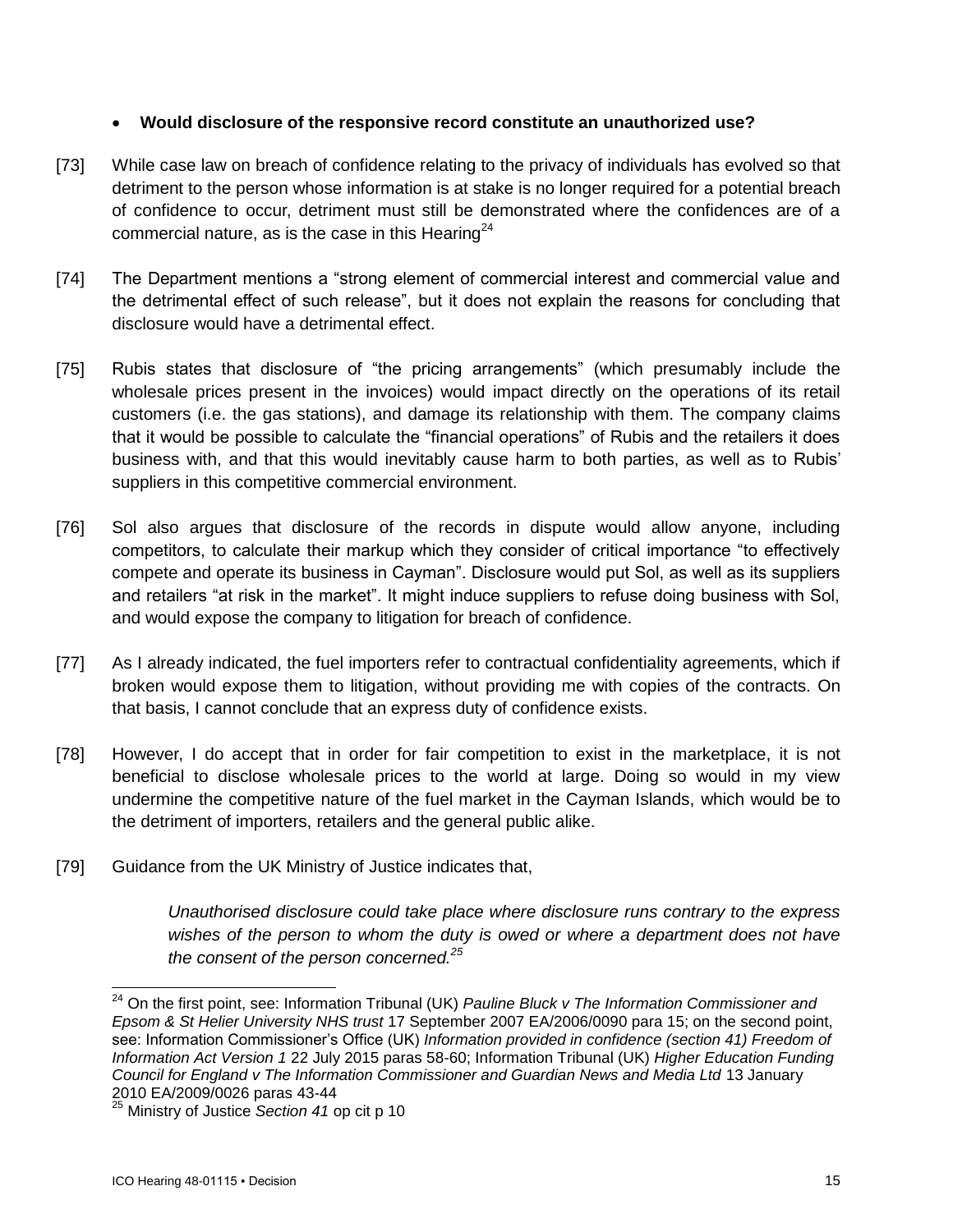- [80] It is clear from the respective submissions that: (1) both the recipient of the documents (the Department) and the originators (the third party private companies) have a reasonable expectation of confidentiality in regard to the records in question; and (2) the fuel importers have not given their consent to the disclosure of the information.
- [81] The Applicant's promise not to act maliciously if the information is disclosed to his group is undoubtedly will intended, but it misunderstands what happens when records are ordered disclosed under the FOI Law. Except in specific circumstances involving personal information which is not the case in this Hearing – any records which are ordered disclosed by the Information Commissioner are to be disclosed to the world at large, and not to the Applicant only.
- [82] **Consequently, disclosure of the responsive records would constitute an unauthorized use to the detriment of the parties whose confidential information is at stake.**
- [83] **Since the answers to the three parts of the** *Coco* **test are affirmative, I find that a duty of confidence exists in respect of the fuel invoices held by the Department.**

#### **Is there an overriding public interest in disclosure?**

- [84] As explained in some detail above, case law and guidance demonstrate that the public interest in maintaining confidences is not absolute and can be outweighed by an overriding public interest in disclosure. I will now conduct a balancing exercise to determine which side of the public interest prevails, in order to determine whether the breach resulting from disclosure would be actionable, as required for the exemption to apply.
	- The public interest in maintaining confidentiality:
- [85] As discussed above, the courts have recognized that "the grounds for breaching confidentiality must be valid and very strong". There is a solid public interest inherent in preventing the disclosure of confidences.
- [86] Although the present case does not pertain to the privacy rights of an individual if so, the inherent protection of the confidential information would be even stronger – no evidence has been presented of misconduct, illegality or gross immorality, which are reasons recognized by the courts for overturning confidentiality.
- [87] There is a public interest in allowing free competition for companies in the market, tempered by government regulation where appropriate. Fuel pricing was at the relevant time (i.e. the time when the request was received and first dealt with) not subject to government regulation, and so there is no public accountability issue at stake in the request for disclosure of the fuel invoices.
- [88] Research shows that the disclosure of wholesale fuel prices to the world at large may actually encourage collusion between wholesalers, and could negatively affect the wholesale and retail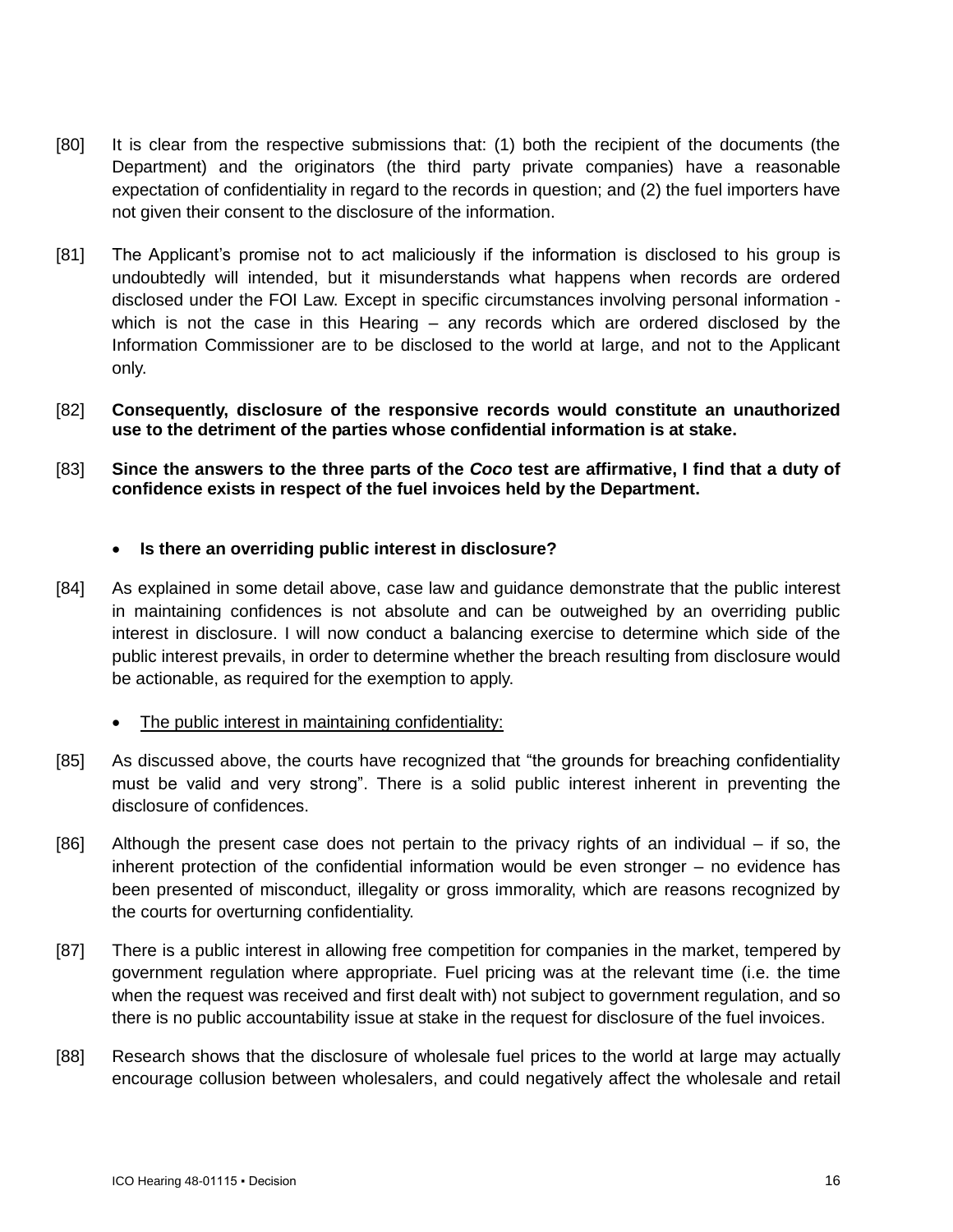price of fuel and the cost of electricity which are essential commodities in the Islands.<sup>26</sup> The representations made by the fuel importers assert that disclosure could also undermine the ability of fuel importers to negotiate terms with suppliers, which ultimately has the potential of destabilizing the fuel supply of the Cayman Islands. These outcomes would be contrary to the public interest.

- [89] There is a public interest in preventing breach of confidence and breach of contract litigation between fuel importers and suppliers, and fuel importers and retailers, which is likely to follow if the records were disclosed.
	- The public interest in disclosing the records:
- [90] Although the FOI Law is concerned with governmental accountability, transparency and public participation in decision making pursuant to section 4, this does not mean that public interest factors that do not directly relate to Government's actions, decisions or expenditure cannot come into play in balancing the public interest. Where issues with a significant impact on the general public are concerned, as is the case in this Hearing, related public interests should be taken into consideration.
- [91] There is, understandably, a great deal of frustration amongst many residents of the Cayman Islands about what are perceived to be excessively high retail prices for fuel, as testified by the successful campaign started by the Applicant and reflected in its name, "Cayman Is Fed Up With High Gas Prices". That there is a great deal of interest in this topic is adequately demonstrated by the many Press articles, and the swift actions of the Government, which in recent weeks has, seemingly in record time, significantly altered the manner in which fuel imports are regulated in the Cayman Islands. These circumstances demonstrate that there is a genuine public interest in the fairness of fuel pricing.
- [92] Nonetheless, the Applicant stretches the intention of the petition signed by thousands of people, when he claims it is "...seeking such information", i.e. the records in dispute. The text of the petition available online refers to the signatories' "complete dissatisfaction with the price of fuel/gasoline" and demands action to lower fuel prices, but it does not mention the information being sought in this Hearing or refer to transparency in any way.<sup>27</sup> In saying this, I assume the online petition is the same as the hardcopy one signed by most signatories.

 $\overline{a}$ <sup>26</sup> See for instance: Fernando Luco *Mandatory Price Disclosure and Competition* Department of Economics Texas A&M University 8 April 2015, available on: [https://editorialexpress.com/cgi](https://editorialexpress.com/cgi-bin/conference/download.cgi?db_name=IIOC2015&paper_id=28)[bin/conference/download.cgi?db\\_name=IIOC2015&paper\\_id=28](https://editorialexpress.com/cgi-bin/conference/download.cgi?db_name=IIOC2015&paper_id=28)

<sup>&</sup>lt;sup>27</sup> See: [https://www.change.org/p/government-of-the-cayman-islands-hon-premier-of-the-cayman-islands](https://www.change.org/p/government-of-the-cayman-islands-hon-premier-of-the-cayman-islands-hon-kurt-tibbetts-cayman-is-fed-up-with-high-gas-prices?recruiter=375063952&utm_source=share_petition&utm_medium=facebook&utm_campaign=share_for_starters_page&utm_t)[hon-kurt-tibbetts-cayman-is-fed-up-with-high-gas-](https://www.change.org/p/government-of-the-cayman-islands-hon-premier-of-the-cayman-islands-hon-kurt-tibbetts-cayman-is-fed-up-with-high-gas-prices?recruiter=375063952&utm_source=share_petition&utm_medium=facebook&utm_campaign=share_for_starters_page&utm_t)

[prices?recruiter=375063952&utm\\_source=share\\_petition&utm\\_medium=facebook&utm\\_campaign=share](https://www.change.org/p/government-of-the-cayman-islands-hon-premier-of-the-cayman-islands-hon-kurt-tibbetts-cayman-is-fed-up-with-high-gas-prices?recruiter=375063952&utm_source=share_petition&utm_medium=facebook&utm_campaign=share_for_starters_page&utm_t) for starters page&utm\_t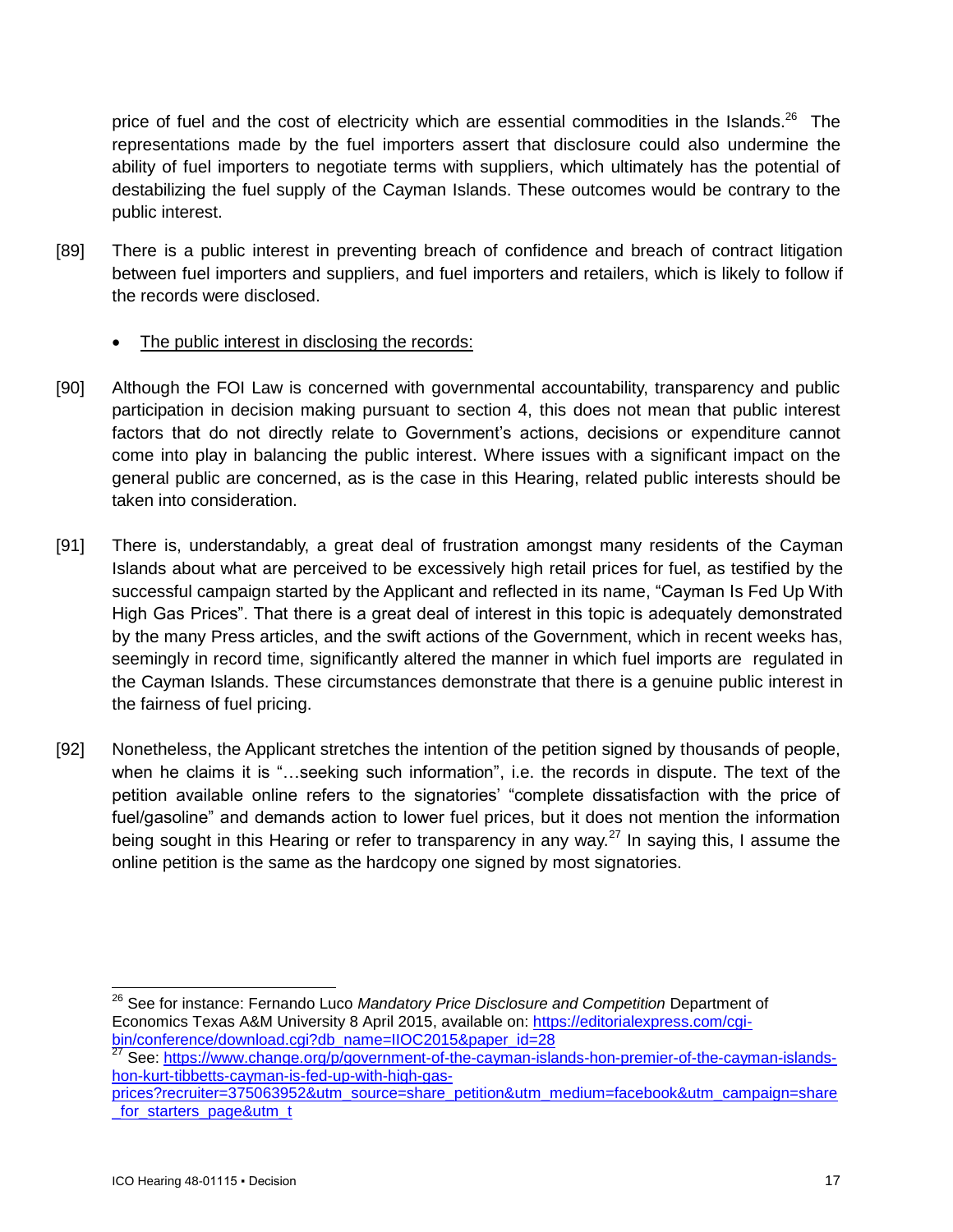- [93] The general public interest factors listed in regulation 2, which are routinely applied in determining the balance of the public interest in applicable FOI cases, are not relevant in the present case since the documents in dispute do not contain a record of any actions, transactions, decisions or expenditures of the Cayman Islands Government. Nonetheless, the Applicant is plainly correct that "this singular commodity plays a vital and integral role in [our] daily lives", and fair fuel pricing is therefore clearly a matter of public debate and public interest.
- [94] **Given the very strong weight attached to the maintenance of confidences by the courts, I find that the public interest in disclosure does not override the public interest in maintaining the confidentiality of the records in dispute. Consequently, the breach of confidence which would result from the disclosure of the requested information would be actionable as the action would be more likely than not to succeed.**
- [95] **Therefore, the exemption in section 17(b)(i) applies to the records in dispute.**
- [96] **Since I have found that the exemption in section 17(b)(i) applies to the responsive records, there is no need for me to consider the application of the other exemptions claimed by the Portfolio, namely sections 20(1)(d), 21(1)(a)(i), 21(1)(a)(ii) and 21(1)(b).**

## **F. FINDINGS AND DECISION**

Under section 43(1) of the *Freedom of Information Law, 2007* I make the following findings and decision:

## **Findings and decision:**

For the reasons explained above, I find that the records in dispute are of a confidential nature, that they were imparted in a manner importing confidence, that their disclosure would constitute an unauthorized and detrimental use, and that the common law public interest in disclosure does not override the public interest in maintaining confidentiality. Therefore, the exemption in section 17(b)(i) of the Freedom of Information Law 2007 applies to the "fuel Cost Invoices from… fuel/gasoline importers" held by HM Customs Department, as requested by the Applicant on 15 January 2015.

Consequently, I uphold the decision of HM Customs Department to withhold the responsive records, on the basis of the exemption in section 17(b)(i) of the Freedom of Information Law 2007 .

Pursuant to section 47 of the *Freedom of Information Law,* 2007, the Applicant or the relevant public or private body may within 45 days of the date of this Decision appeal to the Grand Court by way of a judicial review of this Decision.